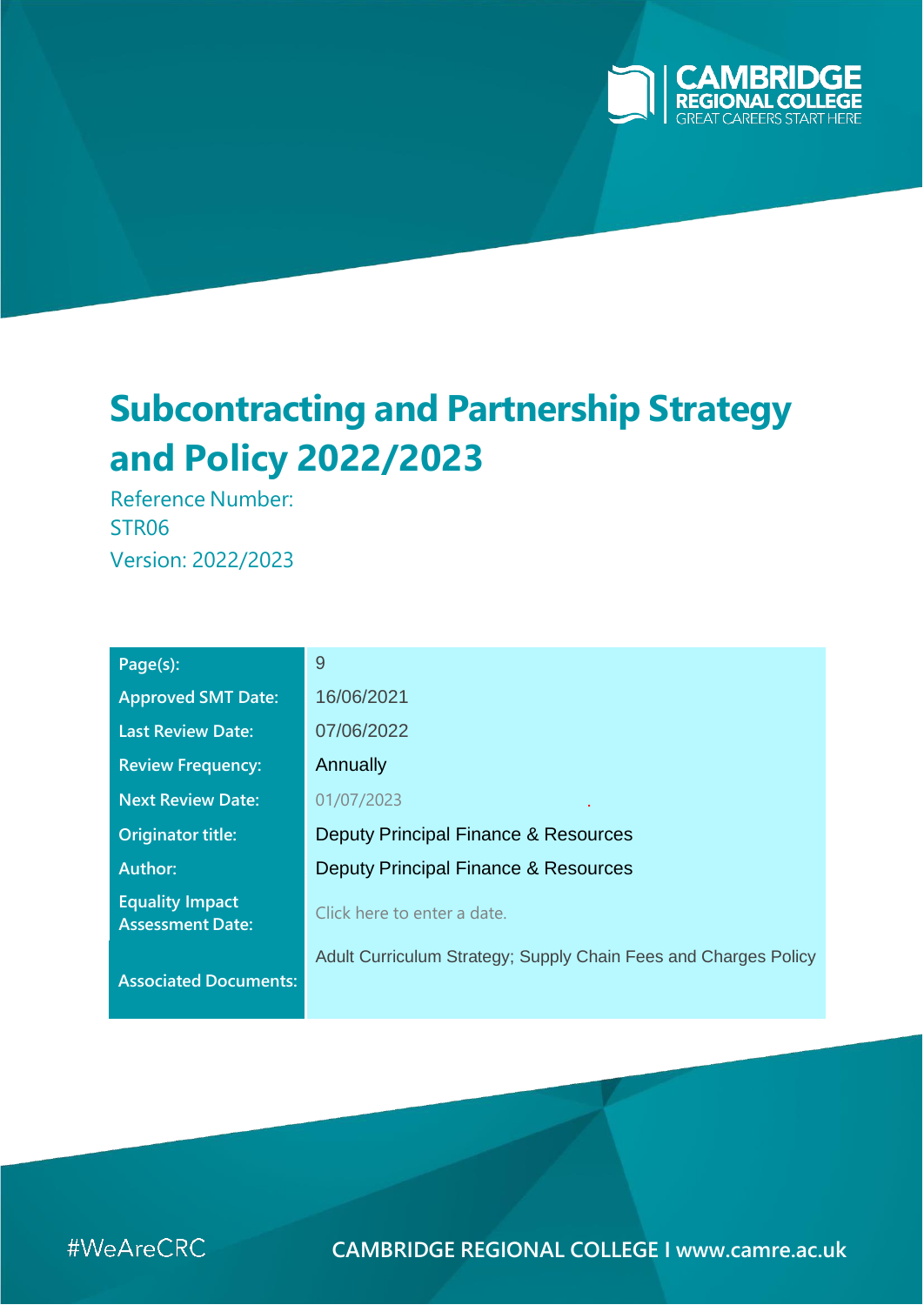# **Vision and Mission**

Cambridge Regional College's (CRC) vision: *'To be outstanding in enabling students to excel and for serving employers and communities' with its mission of 'To transform lives and create prosperity by delivering technical and professional education that meets the needs of students, employers and communitiesin Cambridgeshire and the surrounding area'.*

### **Strategy update**

CRC engages a limited number of subcontractors to deliver its adult education provision in order to widen the curriculum offer to meet skills needs and requirements locally and regionally in line with its Curriculum Strategy. In order to do this, the College endeavours to develop partnerships to utilise expertise, skills and specialisms where it is unable to meet these needs. This may be due to geography, delivery to niche markets, specialist expertise or skills.

It is the College's clear policy to reduce sub contraction as a proportion of its delivery. It no longer subcontracts any apprenticeships and aims to reduce its subcontracted adult education delivery year on year and over time, replacing sub contraction with direct delivery where possible and in line with guidelines set by the Education and Skills Funding Agency (ESFA) and the Cambridge and Peterborough Combined Authority (CPCA) to ensure it meets ESFA and CPCA maximum thresholds.

#### **Scope**

This Subcontracting and Partnership Strategy covers provision delivered by other providers including that which is wholly subcontracted and that delivered in collaboration with others. This strategy is supported by a Supply Chain Fees and Charges Policy and processes to support procurement, quality and monitoring are applicable to all partners and those with responsibilities for these partners.

## **Guiding Principles**

In determining the curriculum areas to be delivered through partnerships and subcontractors, the following principles are considered, as set out in the College's Curriculum Strategy:

#### **1. Broadening Opportunity**

We will seek to widen our curriculum offer to meet the needs and requirements locally and regionally. In order to do this we will endeavour to develop partnerships to utilise expertise, skills and specialisms where we are unable to meet these needs. This may be due to geography, delivery to niche markets, specialist expertise or skills.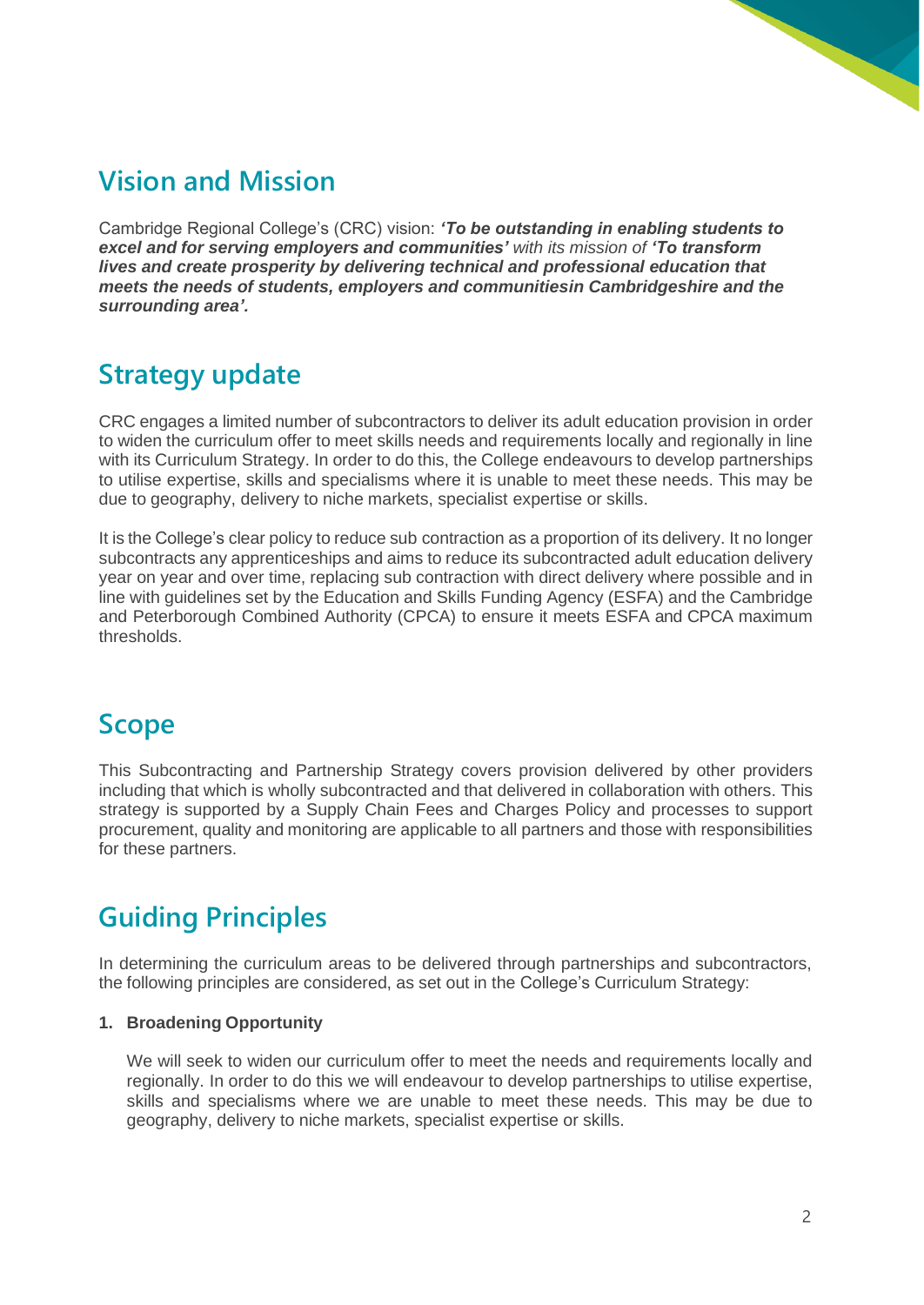#### **2. Quality of Delivery**

We will look to ensure all of our delivery is of high quality and consistently meets the needs of learners and employers.

We will take steps to ensure we develop partnerships with organisations with a proven track record of delivering high quality education and training with the best outcomes for learners. We will comply with best practice models with regard to advertising, procuring, monitoring, support and development of partners.

#### **3. Developing Partnerships**

We will actively manage all relationships to ensure any growth and development is in line with our Adult Curriculum Strategy, and the organisation's capability and capacity and our resource to control, monitor and support effectively. The anticipated maximum contract value per subcontract is £1,000,000.

We will develop strong partnerships with organisations who share our ethos.

We will endeavour to work effectively with all our partners to share good practice, learn from each other and support the growth of high-quality provision that meets the needs of learners and employers.

In addition to this:

- All partners must successfully pass all procurement and due diligence procedures before delivery starts.
- The market which, for geographical or specialistdelivery reasons, cannot be delivered directly.
- There must be adequate resources and arrangements in place to enable quality assurance to take place.

## **Opportunities and Risks**

Opportunities through successfully delivering the Subcontracting and Partnership Strategy may result in:

- An enhancement in our reputation as a centre of excellence in education, training and skills
- Growth in provision in areas beyond our current expertise and geographical reach, in line with our Adult Curriculum Strategy
- Improvements in the experience of our learners
- Development of stronger links with a wider range of employers
- Increased opportunities to secure income derived from deeper market penetration

Failure to deliver the Subcontracting and Partnership Strategy may for example result in:

- Loss of income, contracts and potential for delivery areas to be removed from the allocation
- Failure of a partner to deliver which will impact on learner experience and outcomes including success rates
- Damage to relationships with employers
- Loss of reputation should we choose to work with a partner who fails to deliver to an expected standard
- Increased scrutiny by regulatory agencies and funders

Mitigation:

- Fair and transparent procurement process
- Rigorous quality framework to support monitoring and control of partnership delivery
- Sound contract management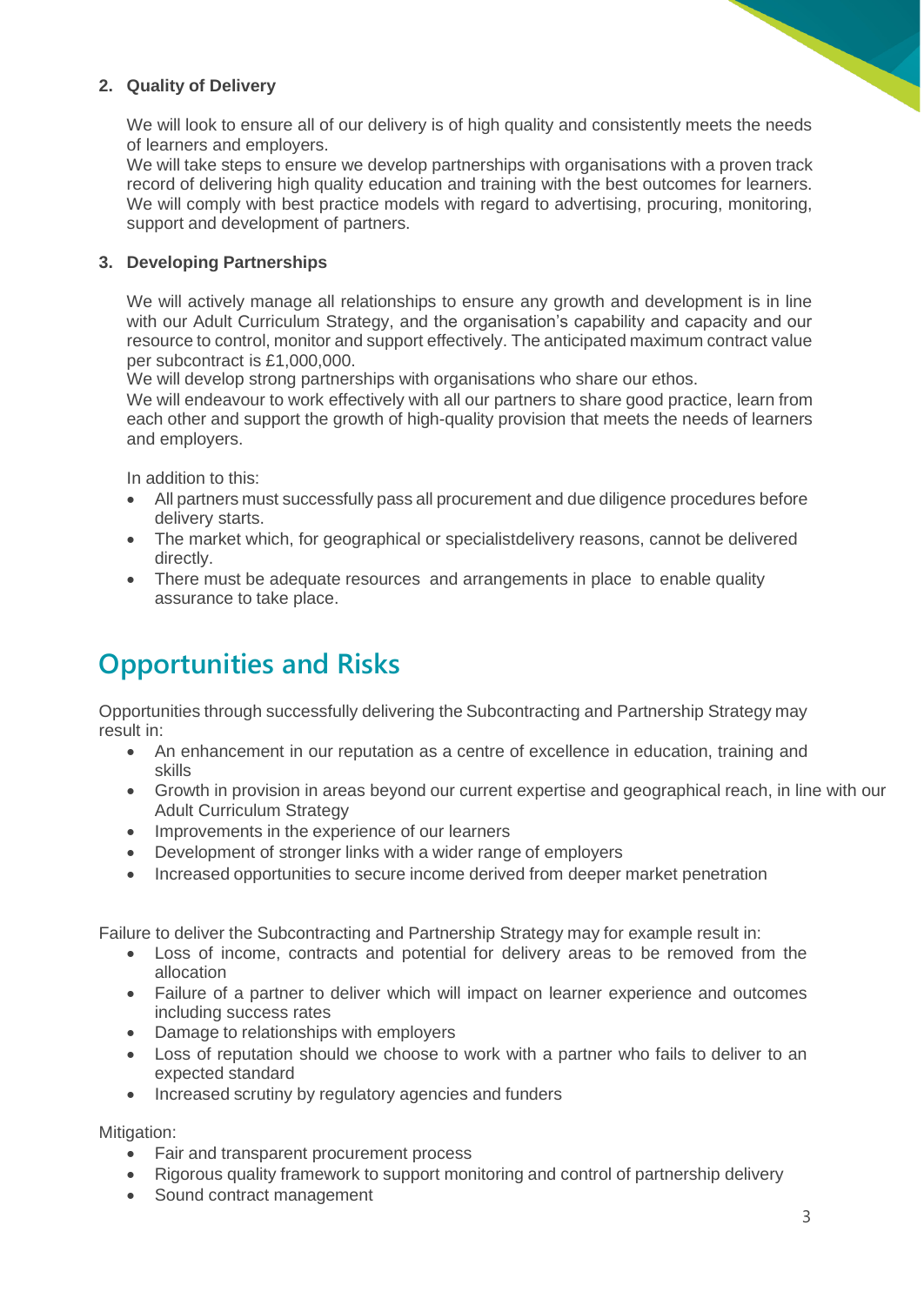- Commitment to continuous learners' experience/journey
- Clear targets around key performance supported by strong contractual arrangements 5% above national averages; delivery volumes
- Recourses proportionate with volume delivery

The resources to deliver the Subcontracting and Partnership Strategy will be considered in the context of priorities identified through the Strategic Plan.

#### **Documents associated with this strategy**

- Adult Curriculum Strategy
- Supply Chain Fees and Charges Policy
- Education and Skills Funding Agency (ESFA) / Office for Students) and other relevant funding guidance
- Ofsted Inspection Framework
- Strategic Plan
- Partner Processes
- Teaching Learning & Assessment Strategy
- Equality, Diversity and Inclusion Policy
- Assessment Policies
- **Internal Verification Polices**
- Sharing Good Practice policy
- Observation of Teaching Learning & Assessment handbooks
- HE Quality Code
- Quality Strategy

### **Subcontracting Policy**

We will define a subcontractor as a separate legal entity that has an agreement with CRC to deliver any element of the education and training for which funding is received including through Advanced Learner Loans. A separate legal entity includes companies in our group, other associated companies and sole traders. It also includes individuals who are selfemployed or supplied by an employment agency, unless those individuals are working under our direction and control, in the same way as our own employees.

The governing body and Principal must be satisfied that all our subcontracting meets our strategic aims and enhances the quality of our learner offer. We will set out the reasons for subcontracting in our published supply chain fees and charges policy to reflect our strategic aims.

We will only use subcontractors if we have the knowledge, skills and experience within our organisation to successfully procure, contract with and manage those subcontractors and can evidence this with the CVs of relevant staff.

We will have robust procedures to ensure subcontracting does not lead to the inadvertent funding of extremist organisations.

We will be responsible for all the actions of our subcontractors connected to, or arising out of, the delivery of the services which we subcontract.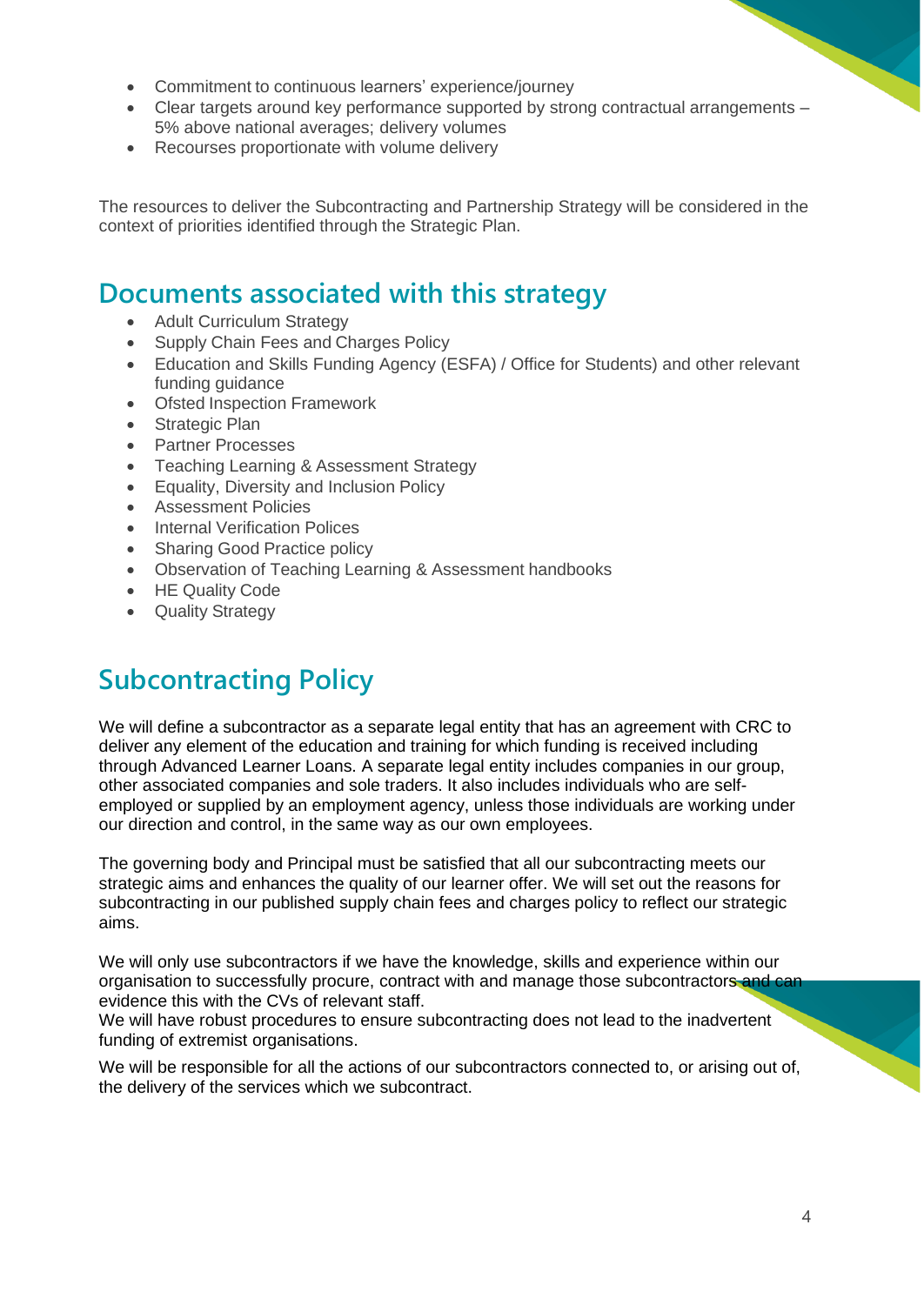### **Selection and procurement**

We will get written approval from the funding body before awarding a contract to a new subcontractor and keep evidence of this.

We will avoid conflicts of interest and will:

- write to the ESFA through our Central Delivery Service adviser about any circumstances (which might lead to an actual or perceived conflict of interest)
- not award the contract without the funding body written permission, and keep as evidence both our request and their reply

We will carry out our own due diligence checks when appointing subcontractors and have both the process and the results available for inspection by the funding body.

We will not appoint any subcontractors with a contract value of £100,000 or greater for each funding year unless they are listed on the Register.

We will obtain this information from each proposed subcontractor and also refer to the latest published List of Declared Subcontractors and the Register.

We will ensure any subcontractor appointed continues to meet the requirements of the Register and that they are provided with all the necessary support.

We will not enter into new subcontracting arrangements or increase the value of our existing arrangements if any of the following circumstances apply. These conditions will continue until any concerns have been addressed and the circumstances shown below no longer apply:

- If Ofsted has rated our leadership and management as inadequate.
- If we do not meet relevant Minimum Standards.
- If the outcome of our annual financial health assessment is inadequate.

We will only award contracts for delivering funded provision to legal entities. If the legal entity is a registered company, it must be recorded as 'active' on the Companies House database.

We will not award a subcontract to any organisation if:

- it has an above-average risk warning from a credit agency
- it has passed a resolution (or the court has made an order) to wind up or liquidate the company, or administrators have been appointed, or its statutory accounts are overdue

We will make sure that learners and employers supported through subcontracting arrangements know about the College and our subcontractor's roles and responsibilities in providing the learning.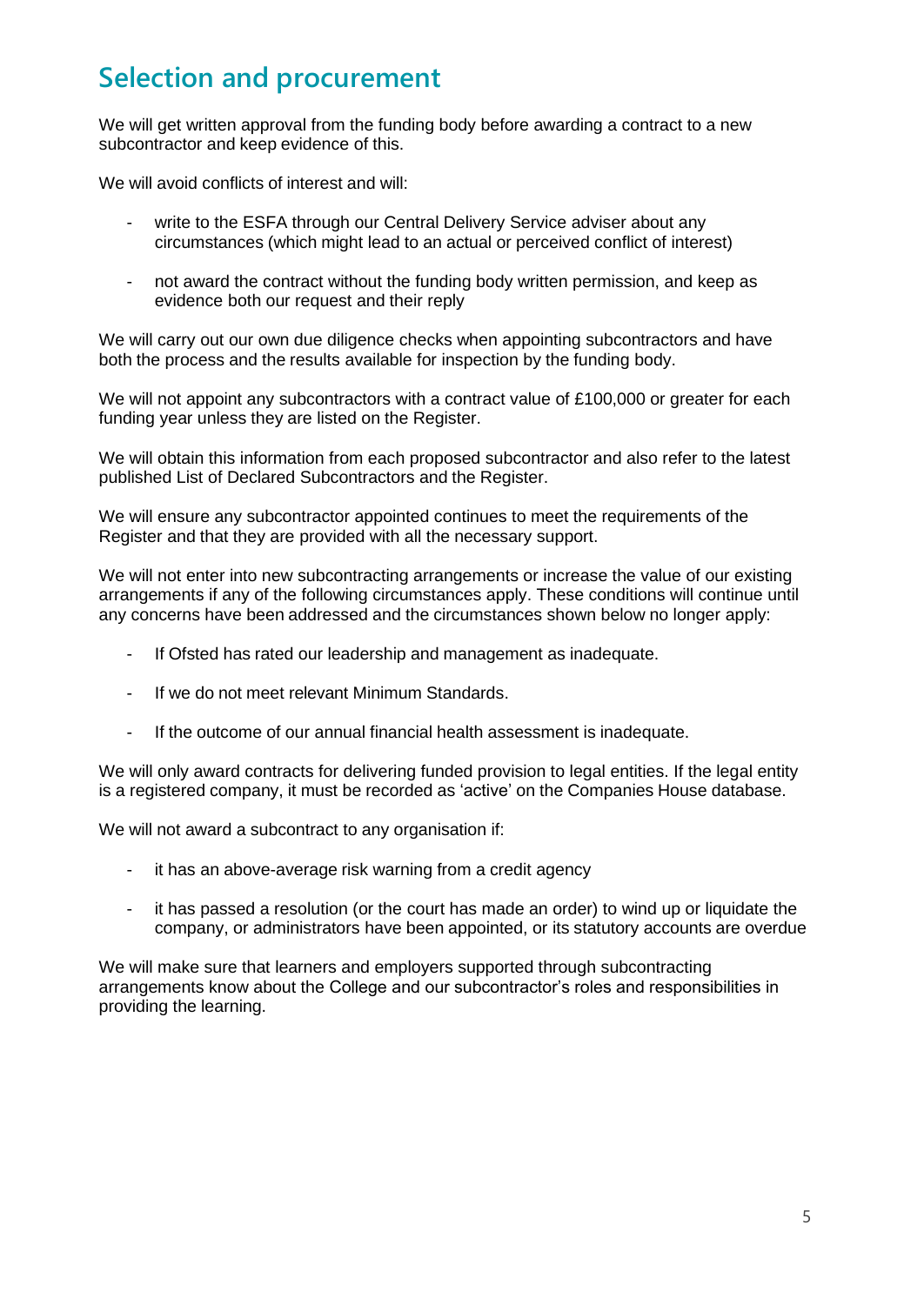### **Contingency**

The College will provide staffing to ensure that any learner will be able to continue their learning in the event of the termination of the subcontract agreement through the use in the short-term of existing staff who will provide cover or through the recruitment of additional staff in the event of specialisms that the College cannot immediately provide. In this instance agency or variable hours staff will be recruited to ensure the continuity of learning and full learning resources will be provided with a contingency budget established to provide resources and protect the learner's education at all times. This is in the event that:

- − We need to withdraw from a subcontract arrangement
- − A subcontractor withdraws from the arrangement or
- − A subcontractor goes into liquidation or administration.

### **Contract**

We will have a legally binding contract with each subcontractor and will make sure that the terms of the subcontracts allow us to:

- monitor the subcontractor's activity
- have control over our subcontractors, and
- monitor the quality of education and training provided by our subcontractors

We make sure our subcontractors:

- keep to the funding rules
- provide us with ILR data so our data returns accurately reflect our subcontractor's delivery information
- give the ESFA/CPCA, and any other person nominated by them, access to their premises andall documents relating to ESFA/CPCA-funded provision
- give us sufficient evidence to allow us to:
- assess their performance against Ofsted's Education Inspection Framework
- incorporate the evidence they provide into our self-assessment report, and
- guide the judgements and grades within our self-assessment report
- always have suitably qualified staff available to provide the education and training funded
- co-operate with the College to make sure that there is continuity of learning if the subcontract ends for any reason
- tell us if evidence of any irregular financial or delivery activity arises. Irregular activity could include, but is not limited to: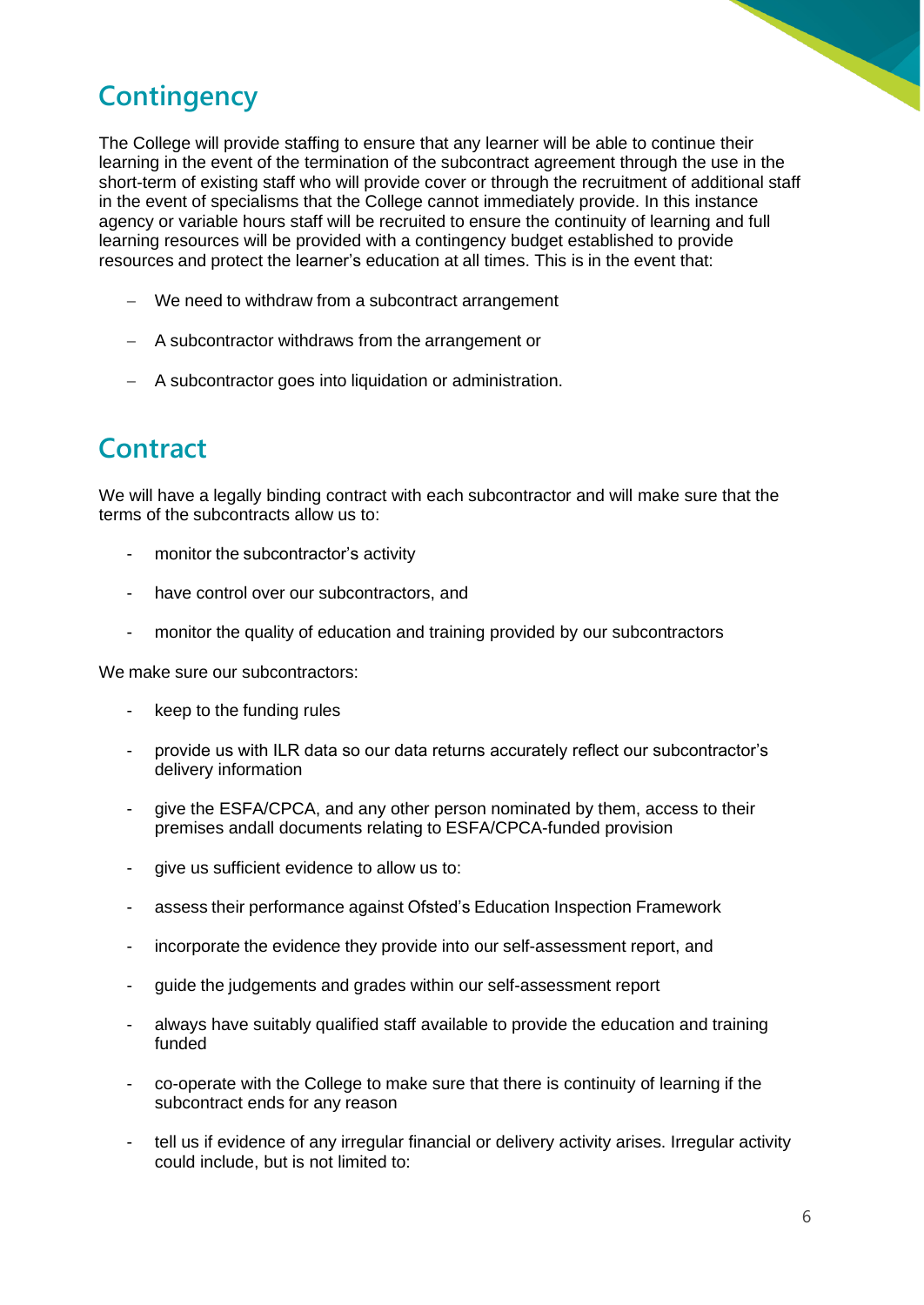- non-delivery of training when funds have been paid
- sanctions imposed on the subcontractor by an awarding organisation
- an inadequate Ofsted grade
- complaints or allegations by learners, people working for the subcontractor or other relevant parties, and
- allegations of fraud
- are bound by European Social Fund (ESF) clauses from our funding agreement being then included in the subcontract, even if the provision being subcontracted is not funded by the ESF
- do not use funding to make bids for, or claims from, any European funding on their own behalf or on our behalf
- do not use payments made as match funding for ESF co-financing projects

#### **Monitoring**

#### **Governance**

We will manage and monitor all of our subcontractors to ensure that high-quality delivery is taking place that meets the funding rules.

We will carry out a regular and substantial programme of quality-assurance checks on the education and training provided by subcontractors, including visits at short notice and face-toface interviews with staff and learners. The programme must:

- include whether the learners exist and are eligible
- involve direct observation of initial quidance, assessment, and delivery of learning programmes

The findings of our assurance checks must be consistent with our expectations and the subcontractor's records.

Quarterly reports on performance of sub-contractors, including quality and financial measures, are made to the Senior Management Team (SMT) meetings. The Finance and Resources (F&R) Committee will monitor progress of sub-contractors through its termly meetings, including an annual review.

The F&R Committee will review the Subcontracting and Partnership Strategy and associated processes annually for continued relevance and recommend its approval to Corporation. Corporation will ensure that it accommodates updates from the Curriculum Strategy, Adult Education Strategy and other policies which support its delivery.

#### **Reporting subcontracting arrangements**

We will provide a fully completed Subcontractor Declaration Form by the dates required by the ESFA/CPCA.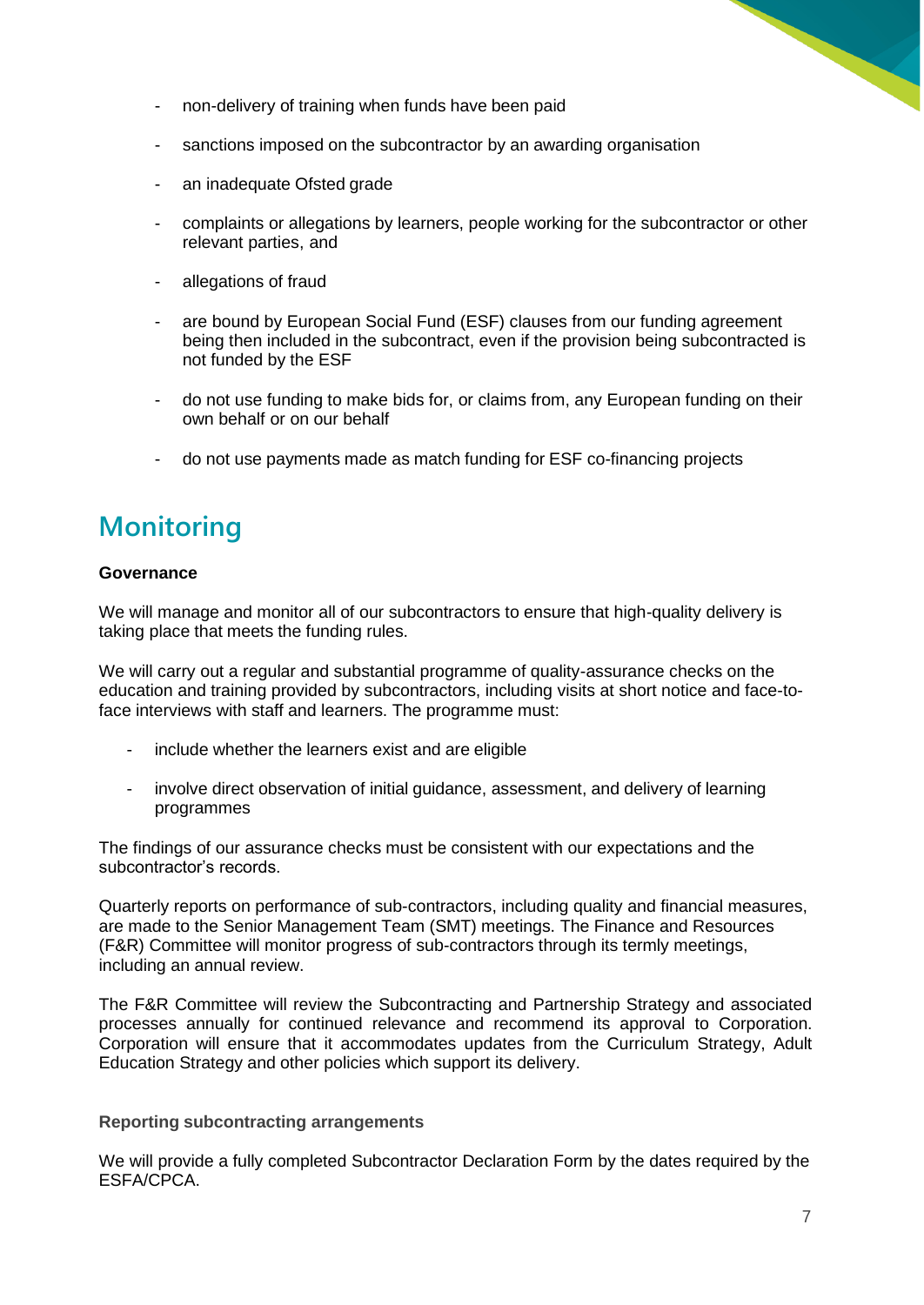We will update and return our Subcontractor Declaration Form if our subcontracting arrangements change during the year.

#### **Distribution of Income**

The College maintains a separate supply-chain fees and charges policy and this will be approved by Corporation and the policy will be published on the College's website before entering into any subcontracting agreements for the funding year.

# **Match funding requirements relevant to all programmes**

The ESFA procure and manage contracts for ESF-funded provision on behalf of local enterprise partnerships that meets local needs. This includes matching the ESF contract value to other similar funding and learners, which is reported to the ESF Managing Authority in England. This means any learning activity funded by the ESFA becomes part of the ESF programme, and the ESF programme rules also apply and will be subject to ESF compliance checks and external audit. The College will not use the payments that are made as match funding for any ESF projects with any co-financing organisation or Managing Authority direct bids.

We will return complete data and must only return 'not knowns' in exceptional circumstances. In particular, for employment status prior to starting, household situation, prior attainment and destination, as these are important for match funding. If information is not provided, or 'not known' is not available, then we will use 'learner has withheld this information'.

The College and its subcontractors must follow the Retention of Documents, 'publicity' and Horizontal themes rules and provide evidence as detailed in the ESF 2014 to 2020 funding rules which has had years 2021 and 2022 included in the Performance Management Timetable.

The College and its subcontractors must follow the Evaluation, Surveys and Annual Implementation Reporting rules in the ESF 2014 to 2020 funding rules which has had years 2021 and 2022 included in the Performance Management Timetable.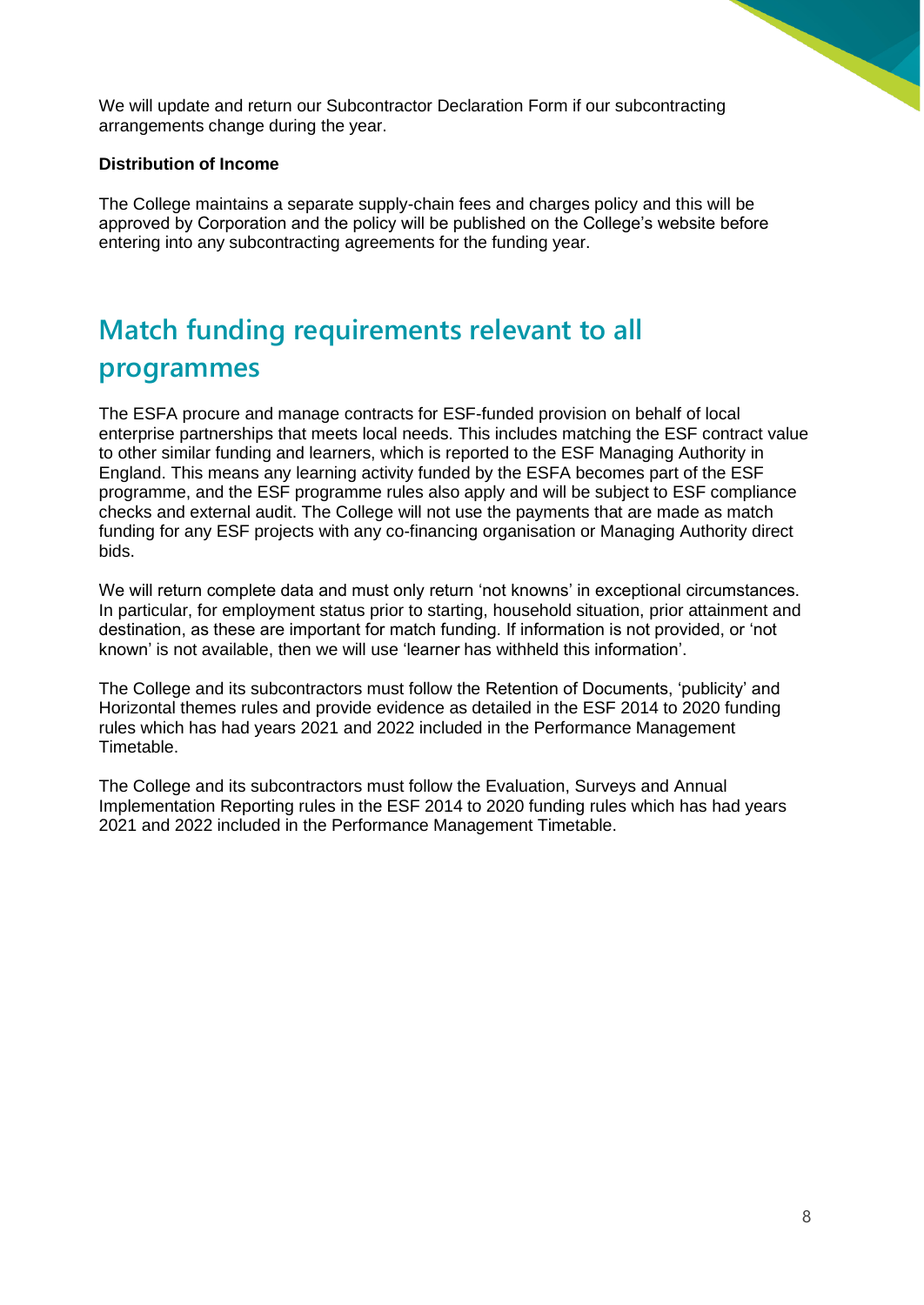#### **Document history**

| <b>Date</b>    | <b>Issue</b><br>number | <b>Change/Comments</b>                                                      | Date Approved Approved by |  |
|----------------|------------------------|-----------------------------------------------------------------------------|---------------------------|--|
| 15/06/2021     |                        | Updated to new<br>template and to reflect<br>AEB and Curriculum<br>Strategy |                           |  |
| $07/06/2022$ 1 |                        | Updated for minor<br>changes and to reflect<br>funding sources              |                           |  |